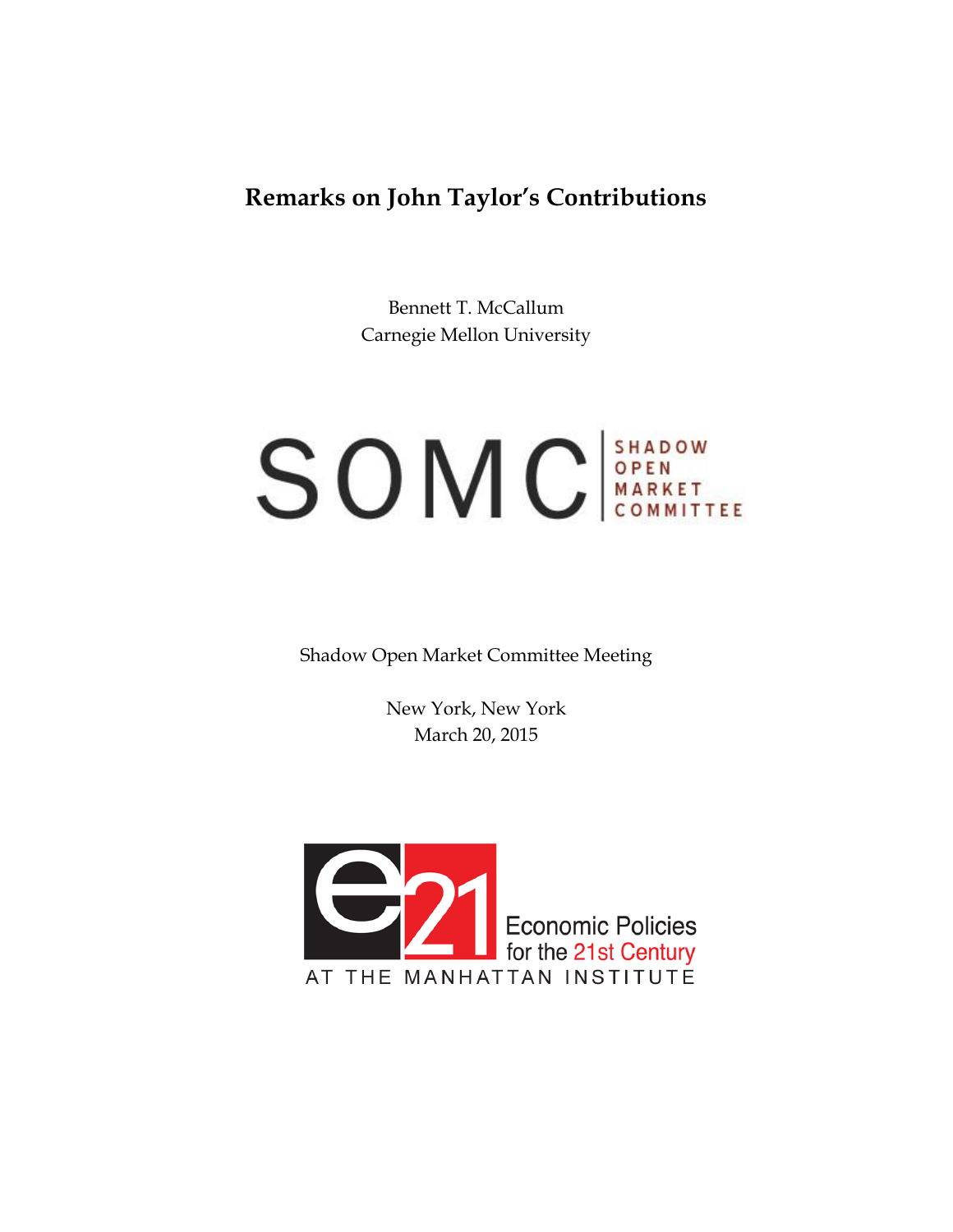## **Remarks on John Taylor's Contributions**

It is a great pleasure to have John Taylor here with us today. He is of course one of the world's most influential academic commentators on monetary policy and, I might say, one whose judgements most (if not all) of us on the SOMC usually agree with to a very great extent. One of his most notable accomplishments is, of course, the development of the well-known "Taylor Rule" as a guideline for the conduct of monetary policy. Almost every one in this room is, I suspect, at least somewhat familiar with this proposed policy rule. Also, many of us will know that it was first presented in November 1992 at a meeting in Pittsburgh of the Carnegie-Rochester conference on public policy, and then published in the resulting conference volume, no. 39, in the spring of 1993.

Now, at that conference meeting, as it happens, I was the appointed discussant of John's paper. And if you have ever read or looked at my discussion you will probably have found it to be not very perceptive and not nearly as praiseful as the paper certainly deserved. Accordingly, I would like now to take a few minutes to provide an extremely belated explanation/excuse for this evident lack of appreciation, in what follows.

At the time I was a member of the Carnegie-Rochester Conference's advisory board. One of our duties was to suggest fruitful topics for future conferences. In that capacity, at the board's planning meeting for the November 1992 conference, some months earlier, I had suggested that a paper should be commissioned that would develop some method or criterion that would permit an outside researcher to determine whether an actual central bank's actions over some significant span of time should be regarded as resulting from a policy *rule,* rather than being "discretionary". This suggestion met with approval by Allan Meltzer and the other participants, and then we quickly agreed that the best person to write the paper would be John Taylor—who Allan subsequently contacted and signed up for the conference.

Well, as it turns out, the paper that John delivered did not actually do this. Instead it proposed and (very effectively) promoted a specific rule. So at the time of the conference, I, evidently, must have been somewhat put off by the change in focus. (This change might have been arranged with Allan; about that I do not know.) In any event the presented rule—the Taylor Rule—was very well designed and clearly deserves the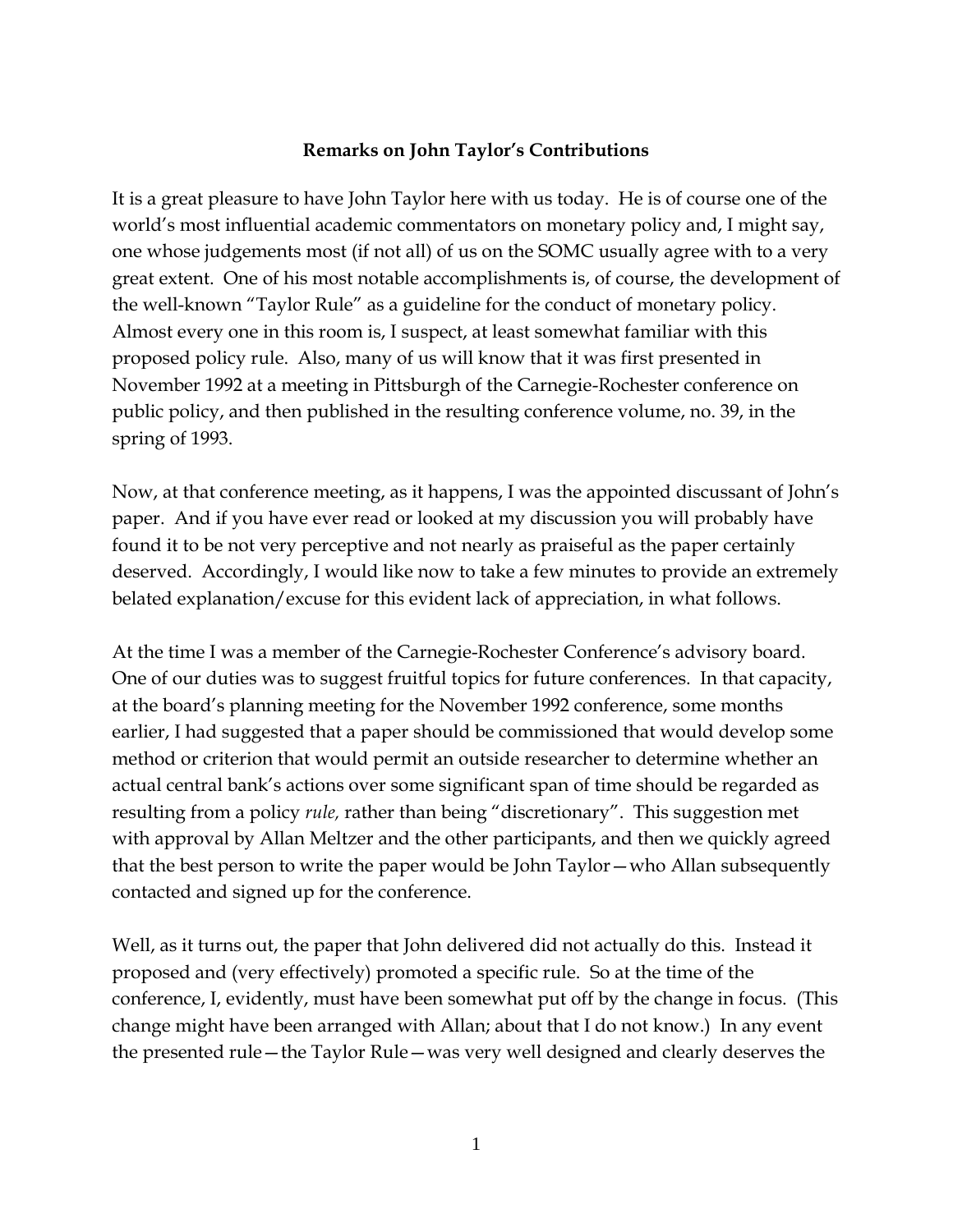great attention and respect that it has received over the years.<sup>1</sup> Most—indeed, probably all---of us would almost certainly judge that what he did was more valuable than what was proposed. (In fact, one might judge that the proposed task was infeasible.) It has been the outstanding example of an activist rule that takes into account, in a reasonable way, the slightly conflicting goals of low inflation and healthy output/employment levels.

Indeed, reflecting on developments in monetary policy analysis, I have come to the view that John's (1993) paper has been socially productive in a way that has perhaps not been widely recognized. I will try to explain this view briefly. At the time of its presentation, previously suggested rules by academics (e.g., Friedman, Meltzer, and myself) had all been expressed in terms of the monetary base or some other aggregate as the instrument variable that could be directly controlled by a central bank. Both officials and economists in central banks, by contrast, thought of monetary policy in terms of interest rate control. Partly as a result of this, there was in 1993 very little interaction between academics and central banks. But then Taylor's paper showed academics by example that a sensible activist policy could be formulated in terms of an interest rate instrument and at the same time showed central bankers—by means of its striking diagram indicating that actual U.S. policy over the years 1987-1992 (a recent period that had featured very good macroeconomic performance)—that a maintained *rule* could lead to good policy choices!

Partly in consequence, I would suggest, over the next few years there came to be much more interaction between academic and central bank economists. Indeed, it became the case—or so I have claimed—that a reading of papers from several major international conferences held in the late 1990s would not enable one to identify which of the papers were authored by academics and/or which by central bank researchers! (It might be noted that most of the SOMC's members have worked for both academic and central bank employers.)

Without taking any more time I would like to just mention a few more basic contributions of John's to the analysis of monetary policy. One is the formulation of the "Taylor Principle," which says that an interest rate rule should call for a greater-thanpoint-for-point response to ongoing inflation. Also relevant is his technical analysis of the role of sticky prices and wages in macroeconomic systems and also his extensive

 $\overline{a}$ 

<sup>1</sup> I say this even though I have conducted two studies that suggest that the nominal GDP rule, with a monetary base instrument, that I proposed in (1988) would have performed somewhat better.